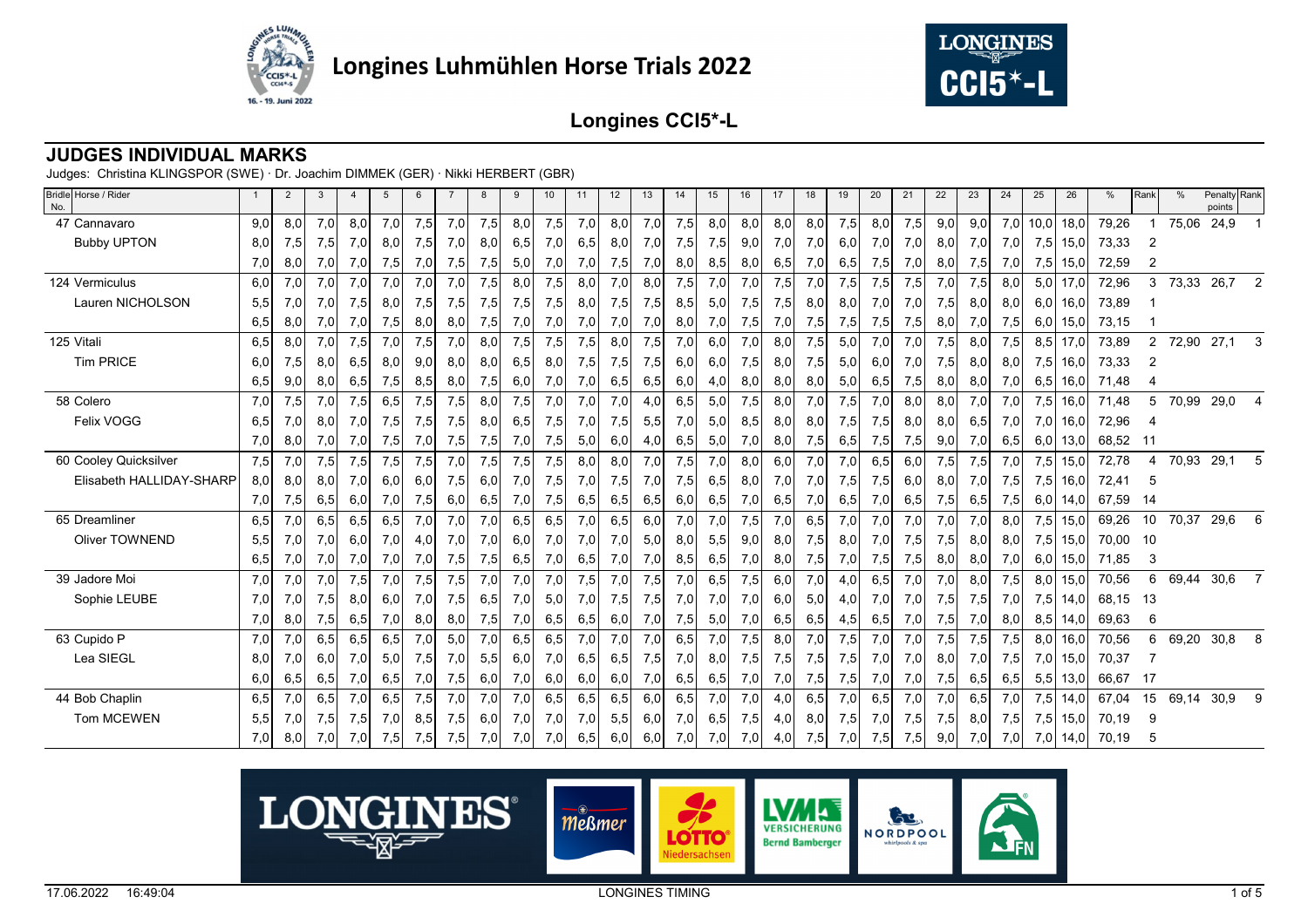



## **JUDGES INDIVIDUAL MARKS**

| Bridle Horse / Rider<br>No. |     | 2   | 3   | $\overline{4}$ | 5   | 6   |     | 8   | 9   | 10  | 11  | 12  | 13  | 14  | 15  | 16  | 17  | 18  | 19  | 20  | 21  | 22  | 23  | 24  | 25  | 26   | %     | Rank | %     | Penalty Rank<br>points |   |
|-----------------------------|-----|-----|-----|----------------|-----|-----|-----|-----|-----|-----|-----|-----|-----|-----|-----|-----|-----|-----|-----|-----|-----|-----|-----|-----|-----|------|-------|------|-------|------------------------|---|
| 127 WSF Carthago            | 6,5 | 6,5 | 6,5 | 7,0            | 6,5 | 7,0 | 7,0 | 6,0 | 6,5 | 6,0 | 6,5 | 6,5 | 6,5 | 7,0 | 7,0 | 7,0 | 7,0 | 7,0 | 7,0 | 7,0 | 6,5 | 7,0 | 6,5 | 8,0 | 7,0 | 14,0 | 67,78 | 13   | 69,14 | 30,9                   | 9 |
| Fiona KASHEL                | 7,0 | 7,0 | 6,5 | 7,5            | 7,0 | 7,5 | 7,0 | 5,5 | 7,0 | 7,0 | 7,0 | 7,0 | 7,0 | 8,0 | 7,5 | 7,5 | 7,0 | 7,5 | 7,0 | 7,0 | 7,0 | 7,5 | 7,5 | 7,0 | 7,0 | 15,0 | 71,30 | 6    |       |                        |   |
|                             | 6,5 | 7,0 | 7,0 | 6,5            | 7,0 | 6,5 | 6,5 | 7,0 | 6,5 | 6,0 | 6,5 | 6,5 | 6,5 | 8,0 | 7,0 | 7,5 | 7,0 | 6,5 | 6,5 | 6,5 | 7,0 | 7,5 | 7,0 | 7,0 | 7,0 | 14,0 | 68,33 | 12   |       |                        |   |
| 56 Classic VI               | 6,5 | 7,0 | 6,5 | 7,0            | 6,5 | 7,0 | 7,0 | 6,5 | 7,0 | 6,5 | 6,5 | 6,5 | 6,5 | 6,5 | 6,5 | 7,0 | 6,5 | 6,0 | 6,5 | 6,5 | 7,0 | 7,0 | 7,5 | 6,0 | 7,0 | 14,0 | 67,04 | 15   | 68,95 | $31,1$ 11              |   |
| <b>Kirsty CHABERT</b>       | 7,5 | 7,0 | 7,0 | 6,5            | 6,5 | 8,0 | 7,5 | 7,0 | 6,5 | 7,0 | 7,0 | 7,0 | 7,0 | 7,0 | 7,0 | 7,0 | 6,5 | 7,5 | 6,0 | 6,0 | 7,0 | 8,0 | 7,5 | 7,0 | 8,0 | 14,0 | 70,37 |      |       |                        |   |
|                             | 7,0 | 7,0 | 6,5 | 7,0            | 7,0 | 7,5 | 7,5 | 7,0 | 6,5 | 7,0 | 7,0 | 6,5 | 7,5 | 7,0 | 6,0 | 7,0 | 7,0 | 7,0 | 7,0 | 7,0 | 7,0 | 7,5 | 7,5 | 6,5 | 6,0 | 14,0 | 69,44 |      |       |                        |   |
| 113 Spartaco                | 7,5 | 7,0 | 7,5 | 7,5            | 7,0 | 7,0 | 7,0 | 7,5 | 8,0 | 8,0 | 6,5 | 7,0 | 8,0 | 9,0 | 6,0 | 7,5 | 4,0 | 7,0 | 5,0 | 7,0 | 6,5 | 7,0 | 7,5 | 4,0 | 8,0 | 14,0 | 69,63 | 8    | 68,58 | 31,4 12                |   |
| <b>Tim PRICE</b>            | 8,0 | 7,0 | 8,0 | 7,0            | 7,5 | 7,0 | 7,0 | 7,5 | 7,5 | 8,0 | 7,0 | 7,5 | 8,0 | 6,0 | 7,5 | 7,5 | 4,0 | 8,0 | 4,0 | 5,0 | 6,5 | 7,5 | 6,5 | 4,0 | 7,0 | 14,0 | 68,33 | 12   |       |                        |   |
|                             | 6,0 | 8,0 | 7,5 | 6,0            | 7,0 | 7,0 | 7,5 | 8,0 | 7,0 | 7,5 | 5,0 | 7,0 | 7,5 | 8,0 | 6,0 | 7,5 | 4,0 | 7,0 | 5,0 | 7,0 | 6,0 | 8,0 | 7,0 | 5,0 | 7,5 | 14,0 | 67,78 | -13  |       |                        |   |
| 114 SRS Kan Do              | 7,5 | 7,0 | 6,0 | 7,0            | 7,0 | 7,0 | 7,0 | 6,5 | 7,0 | 6,5 | 6,5 | 7,5 | 7,5 | 8,0 | 8,0 | 7,0 | 4,0 | 6,5 | 7,0 | 6,5 | 6,5 | 7,0 | 7,0 | 8,0 | 7,5 | 15,0 | 69,63 | 8    | 68,64 | 31,4 12                |   |
| Kylie RODDY                 | 7,0 | 7,0 | 6,0 | 7,0            | 7,0 | 7,0 | 7,0 | 6,0 | 7,0 | 7,0 | 7,0 | 7,0 | 6,0 | 9,0 | 6,0 | 7,0 | 4,0 | 6,5 | 7,5 | 6,0 | 6,0 | 7,5 | 6,0 | 7,5 | 7,5 | 14,0 | 67,59 | - 14 |       |                        |   |
|                             | 6,5 | 7,0 | 6,5 | 7,5            | 7,5 | 7,0 | 7,5 | 7,5 | 7,0 | 7,0 | 7,0 | 7,0 | 6,5 | 8,0 | 7,0 | 7,0 | 4,0 | 7,0 | 7,0 | 7,5 | 6,0 | 7,5 | 6,5 | 6,5 | 6,0 | 14,0 | 68,70 | 10   |       |                        |   |
| 46 Braveheart B             | 7,0 | 6,5 | 6,5 | 7,0            | 7,0 | 6,5 | 7,0 | 6,5 | 7,0 | 6,5 | 7,0 | 7,0 | 6,5 | 8,0 | 6,5 | 7,5 | 6,5 | 7,0 | 6,5 | 7,0 | 7,0 | 8,0 | 7,0 | 6,0 | 7,5 | 14,0 | 69,07 | 11   | 68,40 | 31,6 14                |   |
| Tom MCEWEN                  | 7,0 | 7,0 | 6,0 | 6,5            | 7,0 | 6,0 | 7,0 | 6,0 | 6,5 | 7,0 | 7,0 | 6,0 | 7,0 | 8,0 | 5,0 | 7,0 | 7,0 | 6,5 | 7,0 | 6,5 | 6,5 | 7,5 | 6,5 | 6,0 | 7,0 | 14,0 | 66,85 | 17   |       |                        |   |
|                             | 7,5 | 7,0 | 6,5 | 7,5            | 7,5 | 7,0 | 7,5 | 7,0 | 6,5 | 7,0 | 7,0 | 6,5 | 6,5 | 7,5 | 5,0 | 7,5 | 6,5 | 7,5 | 6,5 | 7,0 | 7,0 | 7,5 | 6,5 | 7,0 | 6,5 | 14,0 | 69,26 | 8    |       |                        |   |
| 68 Faerie Dianimo           | 7,5 | 5,0 | 7,0 | 7,0            | 6,5 | 7,0 | 7,0 | 7,5 | 7,5 | 6,5 | 7,0 | 6,5 | 6,5 | 7,5 | 7,5 | 8,0 | 6,5 | 4,0 | 6,5 | 7,0 | 6,5 | 7,0 | 7,0 | 6,5 | 8,0 | 14.0 | 68,33 | 12   | 68,40 | 31,6 14                |   |
| Jonelle PRICE               | 8,0 | 4,0 | 7,5 | 6,5            | 7,0 | 7,5 | 7,5 | 7,0 | 7,0 | 7,5 | 7,0 | 7,0 | 7,0 | 8,5 | 8,0 | 7,5 | 6,0 | 4,0 | 6,0 | 7,0 | 7,0 | 6,0 | 8,5 | 6,0 | 9,0 | 15,0 | 70,00 | - 10 |       |                        |   |
|                             | 7,5 | 5,0 | 6,5 | 7,5            | 7,0 | 7,5 | 7,0 | 7,0 | 7,0 | 7,0 | 7,0 | 6,5 | 6,5 | 7,0 | 7,5 | 8,0 | 6,0 | 4,0 | 6,5 | 7,5 | 6,0 | 4,0 | 7,0 | 6,5 | 7,5 | 14,0 | 66,85 | 16   |       |                        |   |
| 126 Wizzerd                 | 7,5 | 7,0 | 6,0 | 6,5            | 6,5 | 7,0 | 7,0 | 6,0 | 7,0 | 6,5 | 7,0 | 6,5 | 7,0 | 7,0 | 7,5 | 7,0 | 5,5 | 6,0 | 6,5 | 7,0 | 6,5 | 7,5 | 7,0 | 5,5 | 6,5 | 14.0 | 67,04 | 15   | 66,60 | 33,4 16                |   |
| <b>Matthew FLYNN</b>        | 5,5 | 7,0 | 7,0 | 6,5            | 6,5 | 7,0 | 7,0 | 5,5 | 5,5 | 6,5 | 7,0 | 7,0 | 7,0 | 7,0 | 7,0 | 7,0 | 5,5 | 6,0 | 6,0 | 5,0 | 5,0 | 7,0 | 7,0 | 5,5 | 6,5 | 13,0 | 63,89 | 21   |       |                        |   |
|                             | 7,0 | 7,5 | 6,5 | 6,5            | 7,0 | 7,5 | 7,5 | 7,0 | 6,5 | 6,5 | 7,5 | 7,0 | 7,0 | 7,0 | 7,5 | 7,0 | 6,0 | 6,5 | 5,5 | 7,0 | 6,0 | 7,0 | 7,5 | 6,0 | 8,0 | 14,0 | 68,89 | 9    |       |                        |   |
| 97 Lukas                    | 6,5 | 7,0 | 6,5 | 6,5            | 6,5 | 7,0 | 3,0 | 7,0 | 6,5 | 6.5 | 6,5 | 6,5 | 6,5 | 6,5 | 7,5 | 7,0 | 7,0 | 7,0 | 7,5 | 7,0 | 7,0 | 8,0 | 7,0 | 6,5 | 7,5 | 14.0 | 67,41 | 14   | 66,05 | 34,0 17                |   |
| <b>Oliver TOWNEND</b>       | 6,0 | 6,5 | 6,5 | 6,0            | 5,0 | 4,0 | 5,0 | 6,0 | 5,5 | 6,0 | 6,0 | 6,0 | 6,0 | 6,5 | 6,5 | 7,0 | 7,0 | 7,5 | 7,5 | 6,5 | 7,0 | 7,5 | 6,0 | 7,5 | 7,0 | 13,0 | 63,33 | -23  |       |                        |   |
|                             | 6,0 | 7,5 | 7,0 | 6,5            | 6,5 | 7,0 | 5,5 | 6,5 | 6,0 | 6,5 | 7,0 | 6,0 | 6,0 | 7,0 | 6,5 | 6,5 | 7,0 | 7,5 | 7,0 | 7,5 | 7,0 | 7,5 | 6,5 | 7,5 | 6,5 | 14,0 | 67,41 | 15   |       |                        |   |
| 70 Fascination              | 6,0 | 6,5 | 6,0 | 6,5            | 6,0 | 6,5 | 6,5 | 6,5 | 7,0 | 6,5 | 6,5 | 6,5 | 6,0 | 7,0 | 7,0 | 6,5 | 7,0 | 6,5 | 7,0 | 6,0 | 5,0 | 6,5 | 6,5 | 6,5 | 5,0 | 14,0 | 64,26 | 19   | 65,86 | 34,1 18                |   |
| Peter T. FLARUP             | 7,5 | 7,0 | 6,5 | 7,0            | 7,0 | 6,5 | 7,0 | 6,5 | 6,0 | 5,5 | 7,0 | 6,5 | 7,0 | 9,0 | 7,5 | 6,5 | 7,5 | 6,0 | 7,0 | 5,5 | 5,0 | 7,0 | 6,5 | 7,0 | 6,0 | 14,0 | 67,22 | 16   |       |                        |   |
|                             | 7,5 | 7,5 | 6,0 | 6,5            | 7,5 | 7,0 | 7,0 | 6,5 | 6,0 | 6,5 | 7,0 | 6,0 | 6,5 | 6,5 | 7,5 | 7,0 | 7,5 | 7,0 | 6,5 | 6,5 | 4,5 | 7,0 | 6,5 | 5,5 | 6,0 | 13,0 | 66,11 | - 18 |       |                        |   |

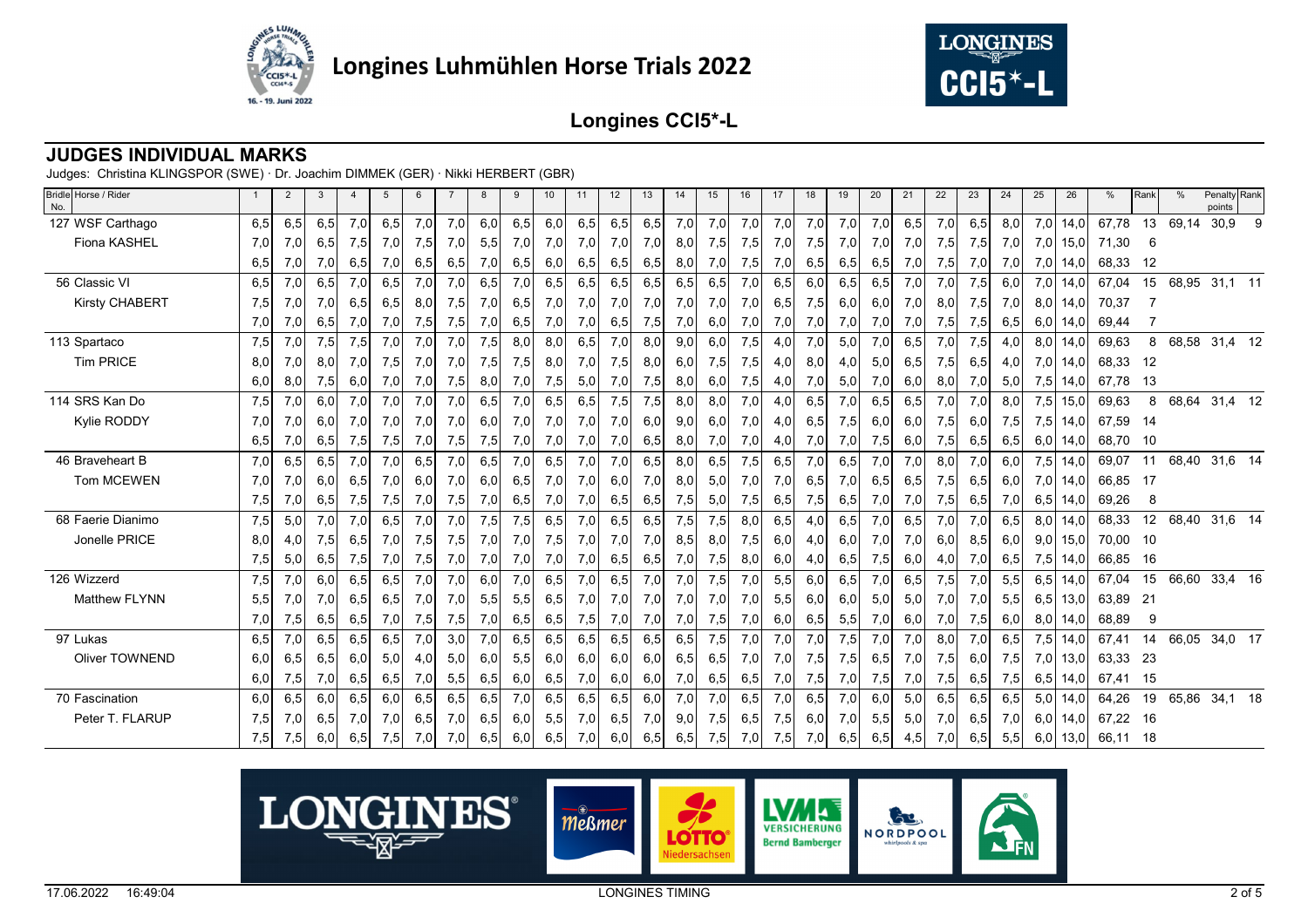



## **JUDGES INDIVIDUAL MARKS**

| Bridle Horse / Rider<br>No. |     | 2   | 3   | 4   | 5   | 6   |     | 8   | 9   | 10  | 11  | 12  | 13  | 14  | 15  | 16  | 17  | 18  | 19  | 20  | 21  | 22  | 23  | 24    | 25  | 26   | %        | Rank | %     | Penalty Rank<br>points |  |
|-----------------------------|-----|-----|-----|-----|-----|-----|-----|-----|-----|-----|-----|-----|-----|-----|-----|-----|-----|-----|-----|-----|-----|-----|-----|-------|-----|------|----------|------|-------|------------------------|--|
| 105 Rioghan Rua             | 7,0 | 6,5 | 6,5 | 6,5 | 7,0 | 6,5 | 6,5 | 7,5 | 6,0 | 7,0 | 7,0 | 7,0 | 4,0 | 5,0 | 4,0 | 7,0 | 7,0 | 7,0 | 7,0 | 7,0 | 6,0 | 7,0 | 7,0 | 6,5   | 7,0 | 14,0 | 65,37    | 18   | 65,06 | 34,9 19                |  |
| <b>Cathal DANIELS</b>       | 6,0 | 7,0 | 7,0 | 7,0 | 7,5 | 7,5 | 7,0 | 8,0 | 6,0 | 7,0 | 7,0 | 7,5 | 4,0 | 7,0 | 4,0 | 7,0 | 7,0 | 7,0 | 7,0 | 7,0 | 5,0 | 7,0 | 6,0 | 6,5   | 6,0 | 14,0 | 66,30    | - 18 |       |                        |  |
|                             | 6,5 | 6,5 | 6,5 | 6,5 | 6,5 | 6,5 | 7,0 | 6,5 | 7,0 | 6,5 | 7,0 | 6,5 | 4,0 | 5,0 | 4,0 | 7,0 | 7,0 | 6,5 | 7,0 | 7,0 | 6,5 | 6,5 | 6,5 | 7,0   | 5,0 | 13,0 | 63,52 21 |      |       |                        |  |
| 117 TR Kaygraff             | 6,5 | 6,0 | 5,5 | 6,5 | 6,0 | 6,5 | 6,5 | 6,0 | 6,5 | 6,5 | 6,5 | 7,0 | 7,0 | 7,0 | 6,5 | 6,5 | 6,5 | 5,0 | 6,0 | 6,0 | 6,0 | 6,5 | 7,0 | 7,0   | 6,5 | 13,0 | 63,89    | 21   | 64,69 | 35,3 20                |  |
| <b>Michael RYAN</b>         | 6,5 | 6,0 | 7,0 | 6,5 | 7,0 | 6,5 | 6,0 | 7,0 | 6,0 | 6,5 | 6,5 | 6,0 | 6,0 | 8,0 | 6,0 | 6,0 | 7,0 | 7,0 | 5,5 | 6,0 | 6,5 | 7,0 | 6,5 | 6,0   | 7,0 | 13,0 | 64,81    | - 20 |       |                        |  |
|                             | 7,0 | 6,5 | 6,5 | 6,5 | 6,5 | 6,0 | 6,5 | 6,5 | 6,5 | 6,5 | 7,0 | 6,5 | 7,0 | 7,0 | 6,0 | 6,5 | 7,0 | 6,0 | 6,0 | 6,5 | 6,5 | 6,5 | 7,0 | 6,5   | 6,5 | 13,0 | 65,37    | 19   |       |                        |  |
| 95 LEB Lias Jewel           | 5,5 | 6,5 | 6,0 | 6,0 | 6,5 | 6,5 | 6,0 | 7,0 | 6,5 | 7,0 | 6,5 | 6,0 | 6,0 | 6,0 | 6,0 | 6,5 | 5,5 | 6,5 | 6,5 | 6,5 | 4,0 | 6,5 | 7,0 | 6,5   | 5,0 | 14,0 | 62,41    | 23   | 64,75 | 35,3 20                |  |
| <b>Cathal DANIELS</b>       | 7,0 | 6,5 | 7,0 | 7,5 | 7,5 | 6,5 | 7,0 | 7,5 | 7,0 | 7,5 | 7,0 | 7,0 | 6,5 | 6,5 | 6,5 | 7,0 | 6,0 | 7,0 | 7,0 | 6,5 | 4,0 | 7,0 | 7,5 | 6,0   | 5,5 | 14,0 | 67.41    | 15   |       |                        |  |
|                             | 7,5 | 7,0 | 7,0 | 6,0 | 7,0 | 6,5 | 6,5 | 7,5 | 6,5 | 7,0 | 7,0 | 6,0 | 7,0 | 5,0 | 6,0 | 6,5 | 6,0 | 6,0 | 6,0 | 6,5 | 4,0 | 7,0 | 7,5 | 6,5   | 5,5 | 13,0 | 64,44    | -20  |       |                        |  |
| 103 Redwood Clover          | 6,5 | 7,0 | 6,5 | 6,5 | 6,5 | 7,0 | 6,5 | 6,0 | 6,5 | 6,0 | 6,5 | 7,0 | 7,0 | 7,0 | 6,0 | 6,5 | 6,5 | 6,0 | 4,0 | 6,0 | 6,5 | 6,5 | 6,0 | 7,0   | 6,5 | 13,0 | 64,07    | 20   | 63,40 | 36,6 22                |  |
| Max GORDON                  | 6,5 | 7,0 | 7,0 | 5,5 | 7,0 | 8,5 | 7,0 | 7,0 | 5,5 | 7,0 | 6,5 | 7,0 | 7,0 | 6,0 | 5,0 | 6,0 | 6,5 | 6,5 | 4,0 | 6,5 | 7,0 | 7,0 | 6,5 | 7,0   | 6,5 | 14,0 | 65,56    | 19   |       |                        |  |
|                             | 6,0 | 7,0 | 6,5 | 6,0 | 6,5 | 7,0 | 6,5 | 6,5 | 6,0 | 6,5 | 4,0 | 5,5 | 6,0 | 6,0 | 5,5 | 6,0 | 6,5 | 6,5 | 3,0 | 6,0 | 6,5 | 6,5 | 6,5 | 6,5   | 6,0 | 12,0 | 60,56    | -29  |       |                        |  |
| 119 Uhlan de l'Epine        | 6,5 | 6,5 | 6,5 | 6,5 | 6,0 | 6,0 | 6,5 | 6,5 | 6,5 | 6,0 | 6,5 | 7,0 | 7,0 | 7,0 | 6,5 | 6,5 | 6,0 | 6,0 | 4,0 | 6,0 | 6,0 | 6,5 | 5,0 | 6,5   | 7,0 | 13,0 | 62,22    | 24   | 62,41 | 37,6 23                |  |
| <b>Giulio GUGLIELMI</b>     | 5,5 | 6,0 | 6,0 | 6,0 | 7,0 | 6,0 | 6,0 | 7,0 | 5,0 | 6,0 | 7,0 | 7,5 | 7,0 | 7,5 | 6,0 | 6,5 | 6,0 | 6,0 | 3,0 | 7,0 | 7,0 | 5,5 | 5,5 | 7,0   | 6,0 | 13,0 | 61,48    | - 27 |       |                        |  |
|                             | 7,0 | 6,5 | 6,0 | 6,5 | 7,0 | 6,0 | 6,0 | 7,0 | 6,0 | 6,5 | 7,0 | 7,0 | 7,0 | 7,0 | 6,5 | 6,0 | 6,0 | 6,5 | 5,5 | 6,5 | 6,5 | 6,5 | 4,5 | 6,5   | 7,0 | 13,0 | 63,52 21 |      |       |                        |  |
| 72 Fernhill Wishes          | 7,0 | 6,5 | 6,5 | 7,0 | 6,5 | 6,5 | 6,5 | 6,5 | 6,0 | 5,5 | 6,5 | 6,0 | 7,0 | 6,5 | 7,0 | 7,0 | 4,0 | 6,0 | 4,5 | 6,0 | 4,5 | 7,0 | 6,5 | 4,0   | 7,0 | 13,0 | 61,85    | 25   | 62,10 | 37,9 24                |  |
| Karl SLEZAK                 | 7,5 | 7,0 | 7,0 | 6,5 | 7,0 | 6,0 | 6,0 | 6,0 | 6,0 | 5,0 | 6,5 | 6,0 | 7,0 | 6,5 | 7,0 | 7,5 | 4,0 | 7,5 | 5,5 | 6,0 | 4,0 | 7,0 | 6,0 | 4,0   | 8,0 | 13,0 | 62,78    | - 24 |       |                        |  |
|                             | 8,0 | 7,0 | 6,5 | 6,5 | 7,0 | 5,0 | 6,0 | 7,0 | 5,5 | 6,0 | 7,0 | 6,5 | 6,5 | 6,0 | 6,0 | 7,0 | 4,0 | 6,5 | 5,0 | 6,5 | 4,0 | 7,0 | 7,0 | 4,0   | 7,0 | 12,0 | 61,67    | 25   |       |                        |  |
| 106 Rubix Kube              | 6,5 | 6,5 | 6,0 | 6,5 | 6,0 | 6,5 | 5,5 | 6,5 | 6,0 | 6,0 | 6,0 | 6,0 | 6,5 | 5,0 | 5,5 | 6,5 | 4,0 | 5,5 | 6,5 | 6,0 | 6,0 | 6,5 | 6,5 | 6,0   | 7,0 | 12,0 | 59,81    | 27   | 61,60 | 38,4 25                |  |
| Sarah DOWLEY                | 6,5 | 6,5 | 5,5 | 7,0 | 6,5 | 6,5 | 7,0 | 5,0 | 6,0 | 6,5 | 6,5 | 7,5 | 7,0 | 6,0 | 5,0 | 6,5 | 5,0 | 5,0 | 7,0 | 5,5 | 6,0 | 6,0 | 6,5 | -6.0I | 6,5 | 13,0 | 61,48    | - 27 |       |                        |  |
|                             | 6,0 | 7,0 | 6,0 | 7,0 | 7,0 | 7,0 | 7,0 | 6,5 | 6,0 | 6,0 | 7,0 | 7,0 | 7,0 | 6,0 | 5,0 | 7,0 | 5,0 | 6,5 | 7,0 | 6,0 | 5,5 | 6,0 | 8,0 | 6,5   | 5,5 | 13,0 | 63,52 21 |      |       |                        |  |
| 122 Valtho des Peupliers    | 7,0 | 6,5 | 6,0 | 6,5 | 6,5 | 6,0 | 6,5 | 5,5 | 6.0 | 6.0 | 7,0 | 7,0 | 7,0 | 6.5 | 6,5 | 7,0 | 3,0 | 6,5 | 4,0 | 6,0 | 4,0 | 6,5 | 6,5 | 6.0   | 6,5 | 13,0 | 61,30    | 26   | 61,54 | 38,5 26                |  |
| Victoria SCOTT-LEGENDRE     | 7,0 | 6,5 | 6,0 | 6,5 | 5,5 | 6,5 | 6,5 | 6,0 | 6,5 | 6,0 | 7,0 | 6,5 | 7,0 | 6,5 | 5,5 | 7,5 | 4,0 | 7,0 | 4,0 | 6,0 | 4,0 | 7,0 | 7,0 | -6.0I | 7,0 | 13,0 | 62,22    | - 25 |       |                        |  |
|                             | 6,5 | 6,5 | 6,0 | 6,0 | 6,5 | 6,5 | 6,5 | 6,5 | 6,5 | 6,0 | 7,0 | 6,5 | 7,0 | 6,0 | 6,0 | 7,0 | 4,0 | 6,5 | 4,0 | 6,5 | 4,0 | 6,5 | 6,5 | 7,0   | 5,0 | 12,0 | 61,11    | -26  |       |                        |  |
| 43 Barnahown Corn Hill      | 6,5 | 6,5 | 6,5 | 6,0 | 6,0 | 6,5 | 6,0 | 6,5 | 6,5 | 7,0 | 6,5 | 6,0 | 6,5 | 8,0 | 6,5 | 7,0 | 4,0 | 5,5 | 4,5 | 6,5 | 6,0 | 7,0 | 6,5 | 6.0   | 6,5 | 13,0 | 62,96    | 22   | 61,48 | 38,5 26                |  |
| <b>Michael RYAN</b>         | 6,0 | 6,0 | 7,0 | 6,0 | 6,0 | 6,5 | 6,5 | 7,0 | 5,5 | 6,5 | 6,5 | 6,0 | 6,0 | 7,5 | 5,5 | 7,5 | 4,0 | 5,5 | 5,0 | 6,0 | 6,0 | 7,0 | 6,0 | 5,0   | 6,5 | 12,0 | 61,11 31 |      |       |                        |  |
|                             | 6,0 | 6,0 | 6,5 | 6,0 | 6,5 | 6,5 | 6,0 | 6,5 | 5,0 | 6,0 | 6,0 | 5,0 | 6,0 | 7,0 | 5,0 | 6,5 | 5,0 | 6,5 | 5,0 | 6,5 | 6,0 | 7,0 | 6,5 | 6,0   | 6,0 | 12,0 | 60,37    | -30  |       |                        |  |

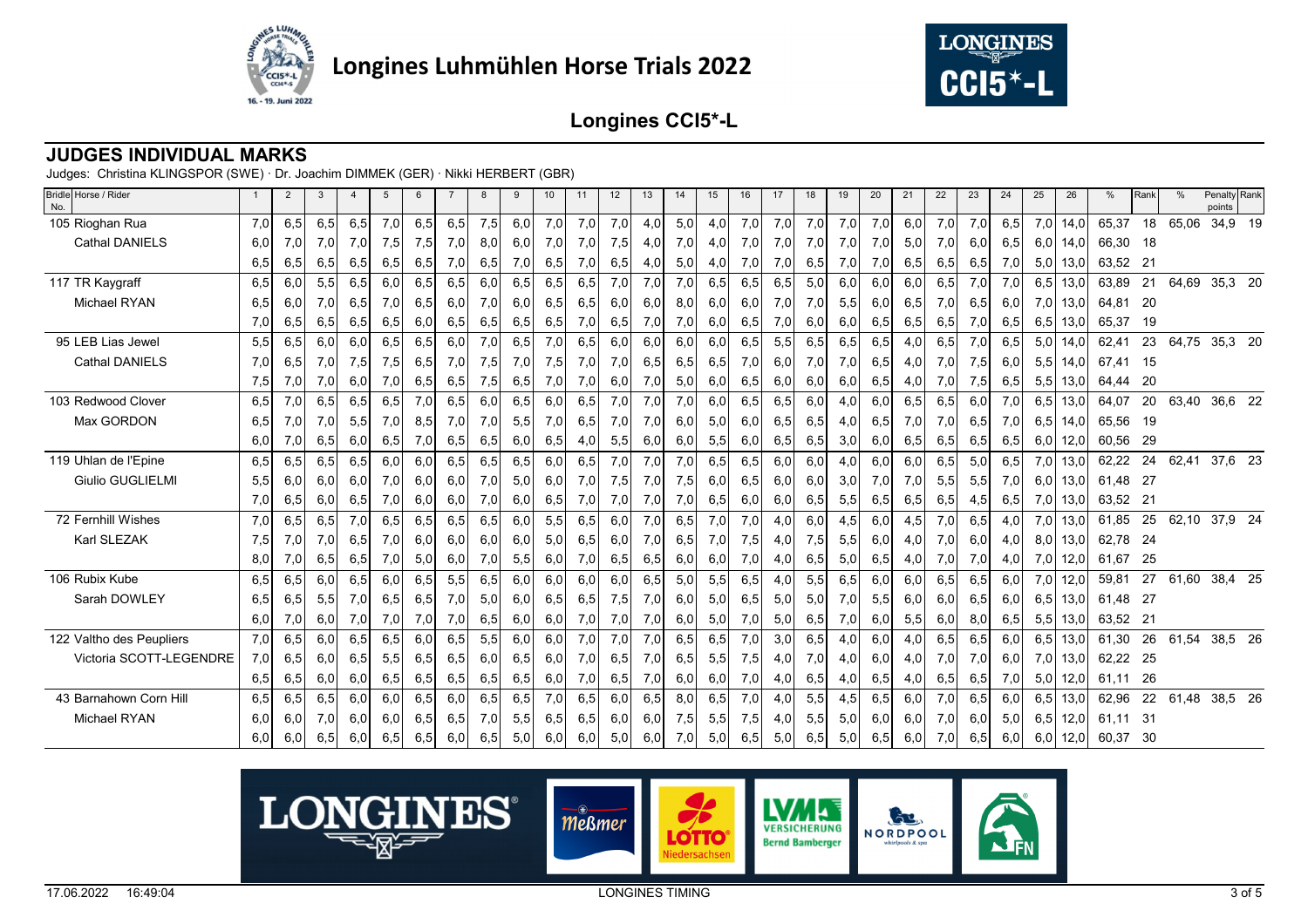



## **JUDGES INDIVIDUAL MARKS**

| Bridle Horse / Rider<br>No. |     | $\overline{2}$ | 3    |      | 5    | 6   |     | 8   | 9   | 10  | 11  | 12  | 13  | 14  | 15  | 16  | 17  | 18  | 19  | 20  | 21  | 22  | 23  | 24  | 25  | 26   | %        | Rank | %     | Penalty Rank<br>points |
|-----------------------------|-----|----------------|------|------|------|-----|-----|-----|-----|-----|-----|-----|-----|-----|-----|-----|-----|-----|-----|-----|-----|-----|-----|-----|-----|------|----------|------|-------|------------------------|
| 108 Scoop de Ferbet         | 6,5 | 6,5            | 5,0  | 6,5  | 6,0  | 6,0 | 6,0 | 5,0 | 6,0 | 6,0 | 6,5 | 7,5 | 7,0 | 5,0 | 5,5 | 6,0 | 5,5 | 6,0 | 5,0 | 5,0 | 6,0 | 6,5 | 6,5 | 6,0 | 5,0 | 12,0 | 59,44    | 29   | 60,86 | 39,1 28                |
| Philippa CROSS              | 6,5 | 7,0            | 5,5  | 7,0  | 6,0  | 4,0 | 5,5 | 5,0 | 6,5 | 6,0 | 7,0 | 7,5 | 7,0 | 6,5 | 5,0 | 5,5 | 6,5 | 6,0 | 5,5 | 5,5 | 6,0 | 7,0 | 7,5 | 7,0 | 6,5 | 13,0 | 62,22 25 |      |       |                        |
|                             | 5,5 | 6,5            | 6,0  | 6,0  | 6,5  | 4,0 | 6,5 | 6,5 | 6,0 | 6,0 | 7,0 | 6,5 | 6,0 | 5,0 | 6,0 | 6,5 | 5,5 | 6,0 | 6,0 | 6,5 | 5,0 | 7,0 | 7,5 | 6,5 | 5,0 | 13,0 | 60,93    | - 27 |       |                        |
| 104 Regal Bounty            | 5,5 | 6,0            | 6,0  | 6,0  | 5,0  | 6,0 | 6,5 | 6,0 | 6,0 | 6,0 | 6,5 | 8,0 | 7,0 | 7,0 | 4,0 | 6,5 | 6,5 | 5,0 | 4,0 | 5,5 | 4,0 | 6,0 | 5,5 | 6,0 | 6,0 | 12,0 | 58,70    | 31   | 60,49 | 39,5 29                |
| <b>Felicity WARD</b>        | 6,0 | 6,0            | 7,0  | 7,0  | 6,0  | 6,0 | 6,5 | 7,0 | 6,0 | 6,5 | 7,0 | 8,0 | 8,0 | 8,0 | 4,5 | 6,5 | 7,0 | 5,5 | 6,0 | 6,0 | 4,0 | 7,0 | 6,0 | 5,0 | 6,0 | 13,0 | 63,52 22 |      |       |                        |
|                             | 5,0 | 6,5            | 6,0  | 6,0  | 6,5  | 6,0 | 6,5 | 6,5 | 5,5 | 6,0 | 7,0 | 7,0 | 6,5 | 7,0 | 4,5 | 6,0 | 6,5 | 6,0 | 5,0 | 6,5 | 4,0 | 6,0 | 4,0 | 5,5 | 6,0 | 12,0 | 59,26    | -33  |       |                        |
| <b>75 Focus Filiocus</b>    | 6,5 | 7,0            | 6,5  | 7,0  | 6, 5 | 7,0 | 6,5 | 7,0 | 7,0 | 6,5 | 6,5 | 6,0 | 1,0 | 4,0 | 2,0 | 6,5 | 7,0 | 6,5 | 7,0 | 6,5 | 6,0 | 6,5 | 6,5 | 6,5 | 3,0 | 12,0 | 59,63    | 28   | 59,75 | 40,3 30                |
| Niklas LINDBÄCK             | 7,0 | 6,5            | 7,5  | 5,0  | 6,5  | 7,0 | 7,5 | 7,5 | 6,0 | 7,0 | 6,0 | 5,5 | 1,0 | 4,0 | 2,0 | 6,5 | 7,0 | 7,5 | 7,0 | 7,0 | 7,0 | 7,5 | 6,0 | 7,5 | 3,0 | 12,0 | 60,74    | - 32 |       |                        |
|                             | 5,5 | 6,0            | 6,5  | 5,0  | 6,0  | 7,0 | 7,0 | 7,0 | 7,0 | 7,0 | 6,0 | 5,0 | 2,0 | 5,0 | 3,0 | 5,0 | 7,0 | 7,0 | 7,0 | 6,5 | 7,5 | 7,0 | 6,5 | 7,5 | 3,0 | 10,0 | 58,89    | -34  |       |                        |
| 73 Ferro Point              | 5,0 | 6,0            | 6,0  | 6, 5 | 6,0  | 6,0 | 6,0 | 6,0 | 6,5 | 6,0 | 6,5 | 7,0 | 6,0 | 6,5 | 6,0 | 6,5 | 4,0 | 6,0 | 3,0 | 5,5 | 4,0 | 6,0 | 6,0 | 4,0 | 6,0 | 12,0 | 57,41    | 34   | 59,63 | 40,4 31                |
| David DOEL                  | 6,5 | 6,0            | 7,0  | 7,0  | 7,0  | 6,0 | 6,0 | 6,0 | 7,0 | 7,0 | 6,0 | 6,0 | 7,0 | 7,5 | 5,5 | 6,5 | 4,0 | 5,0 | 5,5 | 5,0 | 5,0 | 6,5 | 6,0 | 6,0 | 5,5 | 13,0 | 61,30    | 29   |       |                        |
|                             | 5,0 | 5,5            | 6,0  | 6,5  | 6,5  | 6,0 | 6,5 | 7,0 | 7,0 | 6,5 | 6,0 | 6,0 | 6,5 | 8,0 | 6,5 | 6,0 | 4,5 | 5,5 | 4,0 | 6,0 | 5,5 | 6,5 | 6,5 | 4,0 | 6,5 | 12,0 | 60,19    | -31  |       |                        |
| 80 Grandslam                | 6,5 | 7,0            | 6,0  | 6, 5 | 6, 5 | 7,0 | 7,0 | 6,5 | 6,5 | 6,0 | 6,5 | 6,0 | 6,0 | 6,5 | 7,0 | 7,0 | 5,0 | 5,5 | 4,5 | 4,0 | 4,0 | 6,5 | 4,0 | 4,0 | 6,0 | 11,0 | 58,89    | 30   | 59,44 | 40,6 32                |
| Danielle DUNN               | 7,0 | 7,0            | 6,5  | 7,0  | 5,5  | 7,5 | 7,5 | 6,0 | 6,0 | 6,5 | 7,0 | 6,0 | 6,0 | 6,0 | 7,0 | 7,0 | 5,0 | 6,0 | 4,0 | 3,0 | 6,0 | 7,0 | 6,0 | 4,0 | 7,0 | 12,0 | 61,30    | - 29 |       |                        |
|                             | 6,5 | 7,0            | 5,0  | 7,0  | 6,5  | 7,0 | 7,0 | 6,0 | 5,0 | 6,0 | 6,5 | 6,0 | 6,0 | 6,0 | 6,0 | 6,5 | 5,5 | 5,0 | 5,0 | 4,0 | 5,5 | 6,0 | 4,0 | 5,0 | 6,0 | 11,0 | 58,15    | 35   |       |                        |
| 82 Guidam Roller            | 6,0 | 6,0            | 5,0  | 5,0  | 5,0  | 6,0 | 5,5 | 5,0 | 5,0 | 5,0 | 6,0 | 6,0 | 6,5 | 7,0 | 6,5 | 6,5 | 6,5 | 5,0 | 6,0 | 5,0 | 6,0 | 6,0 | 5,5 | 6,0 | 6,0 | 12,0 | 57,78    | 32   | 59,07 | 40,9 33                |
| Alex DONOHOE                | 6,0 | 6,5            | 5,0  | 5,0  | 6,0  | 6,0 | 6,5 | 4,0 | 5,0 | 4,0 | 6,5 | 6,5 | 7,0 | 7,5 | 7,0 | 6,0 | 5,5 | 5,0 | 5,0 | 4,0 | 6,5 | 7,0 | 7,0 | 7,0 | 6,0 | 11,0 | 58,70 33 |      |       |                        |
|                             | 6,0 | 5,0            | 6,0  | 6,0  | 6,0  | 6,0 | 5,5 | 6,0 | 5,0 | 5,5 | 6,5 | 6,5 | 6,5 | 7,0 | 5,5 | 6,0 | 6,0 | 6,0 | 6,5 | 6,0 | 6,0 | 6,0 | 7,0 | 7,0 | 6,5 | 12,0 | 60,74    | -28  |       |                        |
| 66 Dunges Don Perignon      | 6,5 | 6,0            | 6,0  | 6,0  | 6, 5 | 6,0 | 6,0 | 6,5 | 6,5 | 6,0 | 6,5 | 5,5 | 4,0 | 6,0 | 6,0 | 6,5 | 4,5 | 6,5 | 4,0 | 6,0 | 4,0 | 6,0 | 6,5 | 3,0 | 5,5 | 12,0 | 57,22    | 35   | 58,95 | 41,1 34                |
| David DOEL                  | 6,5 | 6,5            | 7,0  | 6,5  | 5,5  | 6,0 | 6,0 | 6,5 | 6,5 | 6,5 | 6,0 | 6,5 | 5,0 | 6,5 | 5,0 | 6,0 | 4,0 | 5,0 | 4,0 | 5,0 | 4,0 | 6,5 | 6,5 | 4,0 | 5,0 | 12,0 | 57,22 35 |      |       |                        |
|                             | 7,0 | 7,0            | 6,5  | 6,5  | 6,0  | 7,0 | 7,0 | 6,5 | 6,5 | 7,0 | 6,5 | 5,0 | 5,0 | 6,0 | 6,5 | 6,5 | 5,0 | 6,5 | 6,0 | 6,0 | 4,0 | 7,0 | 7,5 | 5,0 | 6,0 | 13,0 | 62,41    | -24  |       |                        |
| 59 Commander VG             | 5,0 | 6, 5           | 6, 5 | 6, 5 | 6,0  | 6,5 | 6,5 | 7,0 | 6,0 | 6,0 | 6,5 | 6,0 | 6,5 | 6,0 | 6,5 | 6,0 | 4,0 | 5,0 | 6,0 | 6,5 | 4,0 | 5,0 | 5,0 | 4,0 | 4,0 | 12,0 | 57,59    | 33   | 58,21 | 41,8 35                |
| <b>Aistis VITKAUSKAS</b>    | 5,0 | 6,5            | 6,0  | 6,5  | 6,0  | 6,5 | 6,5 | 7,5 | 5,0 | 5,0 | 6,5 | 7,0 | 7,5 | 6,0 | 6,5 | 6,0 | 3,0 | 5,5 | 6,0 | 5,0 | 5,0 | 5,0 | 5,0 | 5,0 | 4,0 | 12,0 | 57,59    | - 34 |       |                        |
|                             | 6,5 | 7,0            | 6,5  | 6,5  | 6,5  | 6,5 | 7,0 | 6,5 | 5,5 | 6,0 | 6,5 | 7,0 | 7,0 | 6,5 | 6,5 | 6,5 | 4,0 | 6,5 | 4,0 | 6,5 | 5,5 | 6,5 | 5,0 | 5,0 | 2,0 | 11,0 | 59,44    | 32   |       |                        |
| 112 Solo                    | 6,0 | 8,0            | 5,0  | 6,5  | 6,0  | 8,0 | 7,0 | 6,5 | 6,0 | 6,5 | 6,0 | 5,0 | 4,0 | 5,0 | 5,0 | 3,0 | 5,0 | 6,5 | 3,0 | 6,5 | 4,0 | 7,0 | 5,0 | 4,0 | 6,0 | 12,0 | 55,74    | 36   |       | 55,12 44,9 36          |
| <b>Hollie SWAIN</b>         | 5,5 | 7,0            | 6,5  | 5,5  | 5,0  | 7,0 | 7,0 | 7,0 | 5,0 | 5,0 | 6,5 | 6,0 | 4,0 | 5,0 | 5,0 | 4,0 | 4,0 | 6,0 | 3,0 | 5,5 | 4,0 | 6,0 | 5,0 | 5,5 | 6,0 | 11,0 | 53,70    | - 36 |       |                        |
|                             | 6,0 | 8,0            | 6,5  | 7,0  | 6,0  | 8,5 | 7,5 | 6,5 | 5,0 | 6,0 | 6,5 | 6,0 | 5,0 | 5,0 | 4,0 | 4,0 | 5,0 | 6,0 | 2,0 | 6,5 | 4,0 | 6,0 | 4,5 | 4,0 | 6,5 | 11,0 | 55,93    | 36   |       |                        |